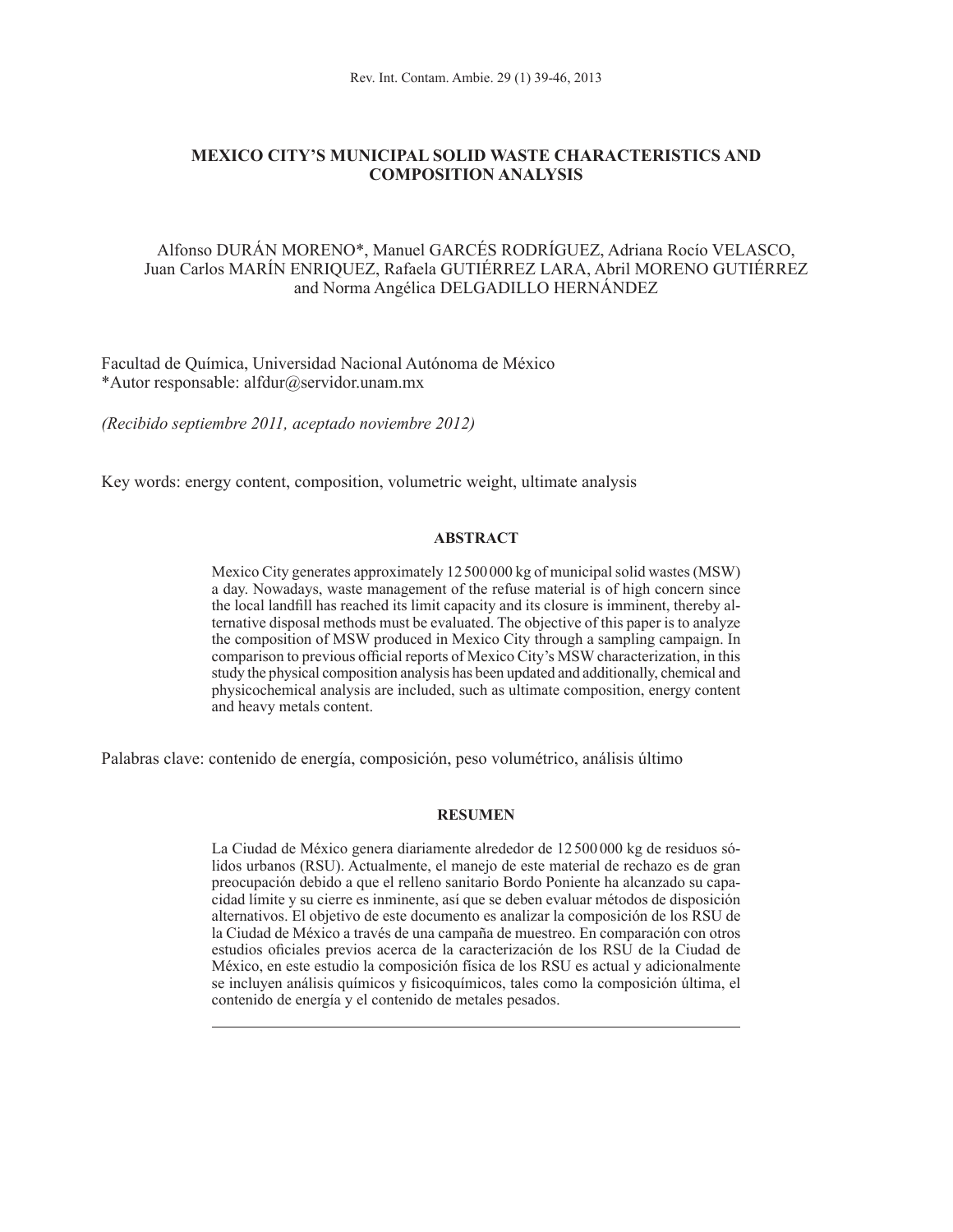## **INTRODUCTION**

Mexico City is the most populated city (INEGI 2005) in the country, about 97 % of its municipal solid wastes (MSW) is disposed in the local landfill "Bordo Poniente" (GDF 2008), which has reached its limit capacity since 2008 (DGSU 2009).

There are not available areas to construct a new landfill in Mexico City or its surroundings. In fact, the Mexico City's government has interest in eliminating the use of landfills and implementing new facilities to separate, to treat and to dispose with energy recovery (GDF 2010).

Studies of characterization of MSW in Mexico City, date to 1999 by the Japan International Cooperation Agency (JICA 1999) and the latest to 2009, coordinated by the Mexico City's Science and Technology Institute (GDF 2010). Both analyses did not consider detailed information about element composition or energy content.

In this work, the MSW samples were collected from the 13 Transfer Stations (TS) located in Mexico City as it is shown in **figure 1**. The sampling campaign was conducted from November to December, 2009. The analyses were made on homogeneous



samples from each transfer unit facility, raised in a period of 3 weeks. Volumetric weight and composition were analyzed in situ, while other determinations such as carbon, hydrogen, oxygen, nitrogen, sulphur, ashes, heavy metals content and calorific value were measured in laboratory.

### **BACKGROUND**

## *Overview of the study area*

Mexico City is divided into 16 boroughs named as follows: Álvaro Obregón, Azcapotzalco, Benito Juárez, Coyoacán, Cuajimalpa, Cuauhtémoc, Gustavo A. Madero, Iztacalco, Iztapalapa, Magdalena Contreras, Miguel Hidalgo, Milpa Alta, Tláhuac, Tlalpan, Venustiano Carranza and Xochimilco. Mexico City is the second most populated city in Latin America with an estimated of 8841916 habitants in 2009 (CONAPO 2009). The per capita daily generation of MSW is 1.45 kg, higher than the national average (0.98 kg).

MSW management in Mexico City starts with collection by vehicles with a loading capacity between 3000-5000 kg. Next stage is transportation to one of the 13 TS located on 12 of the 16 boroughs in the city (see **Fig. 1**). Finally waste material is shipped to vehicles with larger capacities to either the composting plant, at the local landfill "Bordo Poniente" or to material recovery facilities. The names and codes of reference to each TS are shown below on **table I**, along with a data resume of the sampling stage. Waste generated on the boroughs without TS are processed in other facilities. MSW generated in Cuajimalpa borough (CJ) are handled at the TS1, MSW from Iztacalco (IZ) at the TS8, MSW from Magdalena Contreras (MC) at the TS1 and TS11, and MSW generated in Tlahuac (TL) at the TS13.

#### **MATERIAL AND METHODS**

## *Size and frequency estimations for samples*

Sample size was estimated based on the ASTM D5231 92 (2008) (Standard Test Method for the Determination of the Composition of Unprocessed Municipal Solid Waste). Sample size relies on the component in highest proportion, the desired reliability and other statistical parameters. It resulted on a size of 15 samples to obtain representativeness from each TS with an accuracy of 90 %. The 15 samples were raised in one day in each TS, from different collecting **Fig. 1**. TS and boroughs distribution map vehicles, each sample weighted less than 50 kg and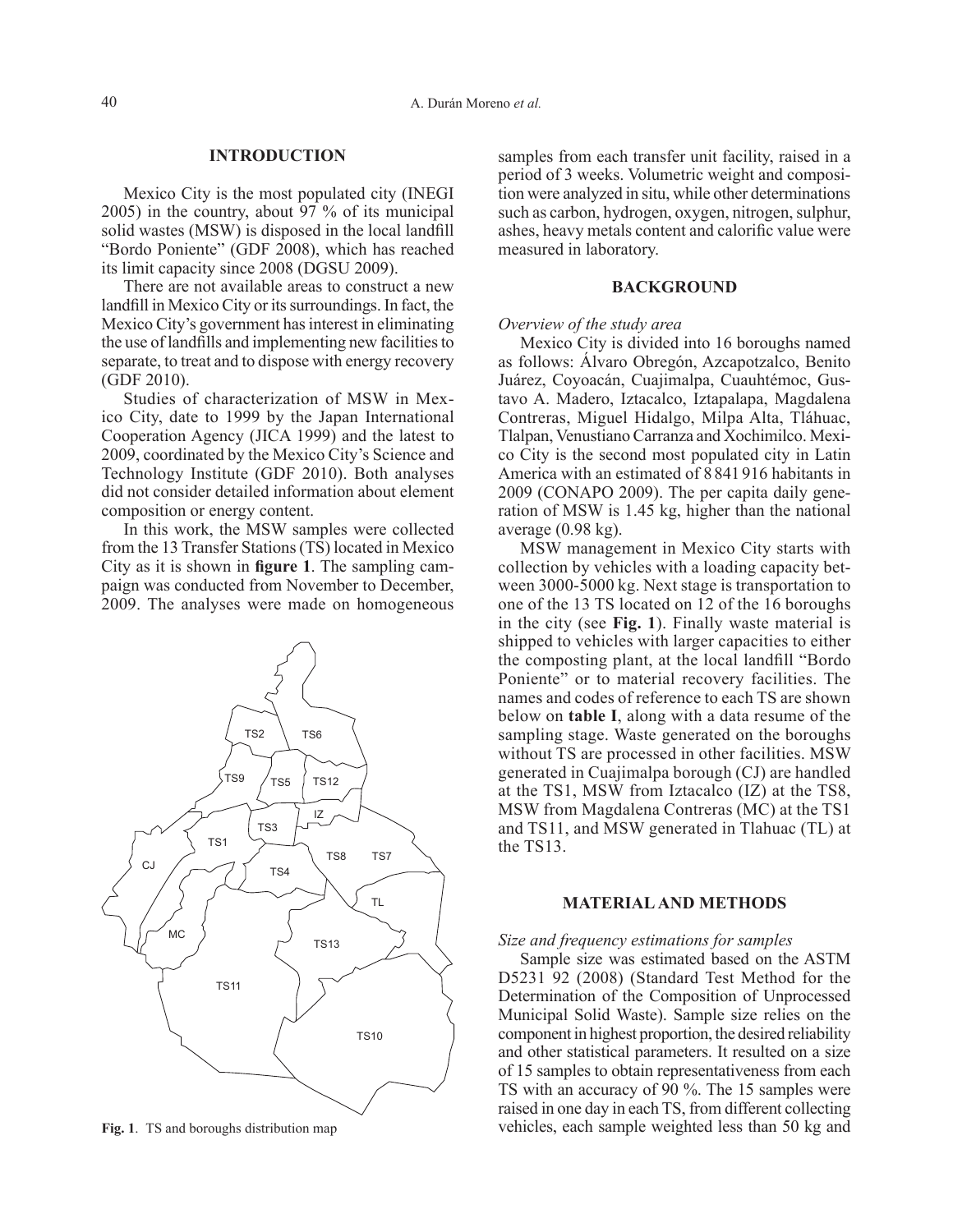|                     |                                                               | TS characteristics | Sampling characteristics       |                                                       |  |  |  |  |  |
|---------------------|---------------------------------------------------------------|--------------------|--------------------------------|-------------------------------------------------------|--|--|--|--|--|
| <b>TS</b>           | MSW transferred daily<br>Code<br>$(1\times10^3 \text{ kg/d})$ |                    | Total collected sample<br>(kg) | Sample quantity for subproduct<br>quantification (kg) |  |  |  |  |  |
| Alvaro Obregón      | TS1                                                           | 1170               | 535                            | 51                                                    |  |  |  |  |  |
| Azcapotzalco        | TS <sub>2</sub>                                               | 1238               | 511                            | 51                                                    |  |  |  |  |  |
| Benito Juárez       | TS3                                                           | 422                | 522                            | 49                                                    |  |  |  |  |  |
| Coyoacán            | TS4                                                           | 1411               | 503                            | 50                                                    |  |  |  |  |  |
| Cuauhtémoc          | TS5                                                           | 910                | 494                            | 50                                                    |  |  |  |  |  |
| Gustavo A. Madero   | TS6                                                           | 816                | 521                            | 50                                                    |  |  |  |  |  |
| Iztapalapa I        | TS7                                                           | 1293               | 762                            | 50                                                    |  |  |  |  |  |
| Iztapalapa 2        | TS8                                                           | 1306               | 760                            | 50                                                    |  |  |  |  |  |
| Miguel Hidalgo      | TS9                                                           | 599                | 492                            | 54                                                    |  |  |  |  |  |
| Milpa Alta          | <b>TS10</b>                                                   | 76                 | 209                            | 52                                                    |  |  |  |  |  |
| Tlalpan             | <b>TS11</b>                                                   | 493                | 496                            | 49                                                    |  |  |  |  |  |
| Venustiano Carranza | <b>TS12</b>                                                   | 717                | 414                            | 42                                                    |  |  |  |  |  |
| Xochimilco          | <b>TS13</b>                                                   | 475                | 423                            | 50                                                    |  |  |  |  |  |

**TABLE I.** TS CHARACTERISTICS AND SAMPLING

finally a compose sample was formed (500 kg). The sampling method was random selection; the sampling characteristics are in **table I.**

### *Sampling procedure*

The working area was selected based on the TS operating conditions, therein samples were homogenized. MSW was handled from the discharge area or from collecting vehicles and carried to the working area in a  $0.2 \text{ m}^3$  container. A 150 kg capacity floor scale was used to measure each MSW sample. A total average weight of the composed sample was 500 kg.

## *Procedure for homogeneous sample preparation*

The procedure was performed with the objective of accurately representing the entire material. The methodology followed the Mexican Standard Test Method "NMX-AA-015-1985" (SECOFI 1985c), which suggests dividing the total sample into four portions and discarding two portions, then repeating the procedure until a significant weight sample is obtained  $(~50 \text{ kg})$ . This method and additional procedures of shredding and grinding assure the representativeness of the samples.

#### *Determinations for physical composition*

Physical composition measurements were performed in situ according to Mexican Standard Test Method "NMX-AA-022-1985"(SECOFI 1985b). Sub-product classification was based on this technical standard and it was modified with additional categories. Sample weight was measured at each TS by a 150 kg capacity floor scale. The subproducts were weighted on a 20 kg beam balance (0.1 g sensitivity).

#### *Volumetric weight*

Volumetric weight was evaluated in situ according to Mexican Standard Test Method "NMX-AA-019-1985" (SECOFI 1985a). Few modifications were applied to the procedure performance: a proportional fraction of material was subtracted from each portion until a  $0.1 \text{ m}^3$  container was filled. A 150 kg floor scale was used.

#### *Moisture content*

Moisture content measurements were carried out under the Mexican Standard Test Method "NMX-AA-016-1984" (SECOFI 1984a) which specifies that each sample most be homogeneous and with a particle size of 5 centimetres. Between 15 to 30 g of sample were placed in an oven at 403 K until the weight was constant. An analytical weight balance with 0.001 g sensitivity and a laboratory oven were used. The oven maintains a constant temperature at 423 K  $(\pm 5$  K, 1.5 K sensitivity).

#### *Ultimate analysis*

The ultimate analysis of MSW involves determination of mass percentage of carbon (C), hydrogen (H), oxygen (O), nitrogen (N), sulphur (S) and ash and a FISON EA/NA1110 element analyzer was employed. The device measurements are based in sample burning at 1273 K in an oxygen atmosphere. Mass percent is given from composition of flue gases. Mexican Standard Test Method "NMX-AA-018-1984" (SECOFI 1984b) was followed to measure ash content with modifications to avoid fire through the procedure. Dried samples between 1.5 to 4 g were put into a muffle for 1 h at 1073 K. The cooled samples were weighted. A balance (0.1 g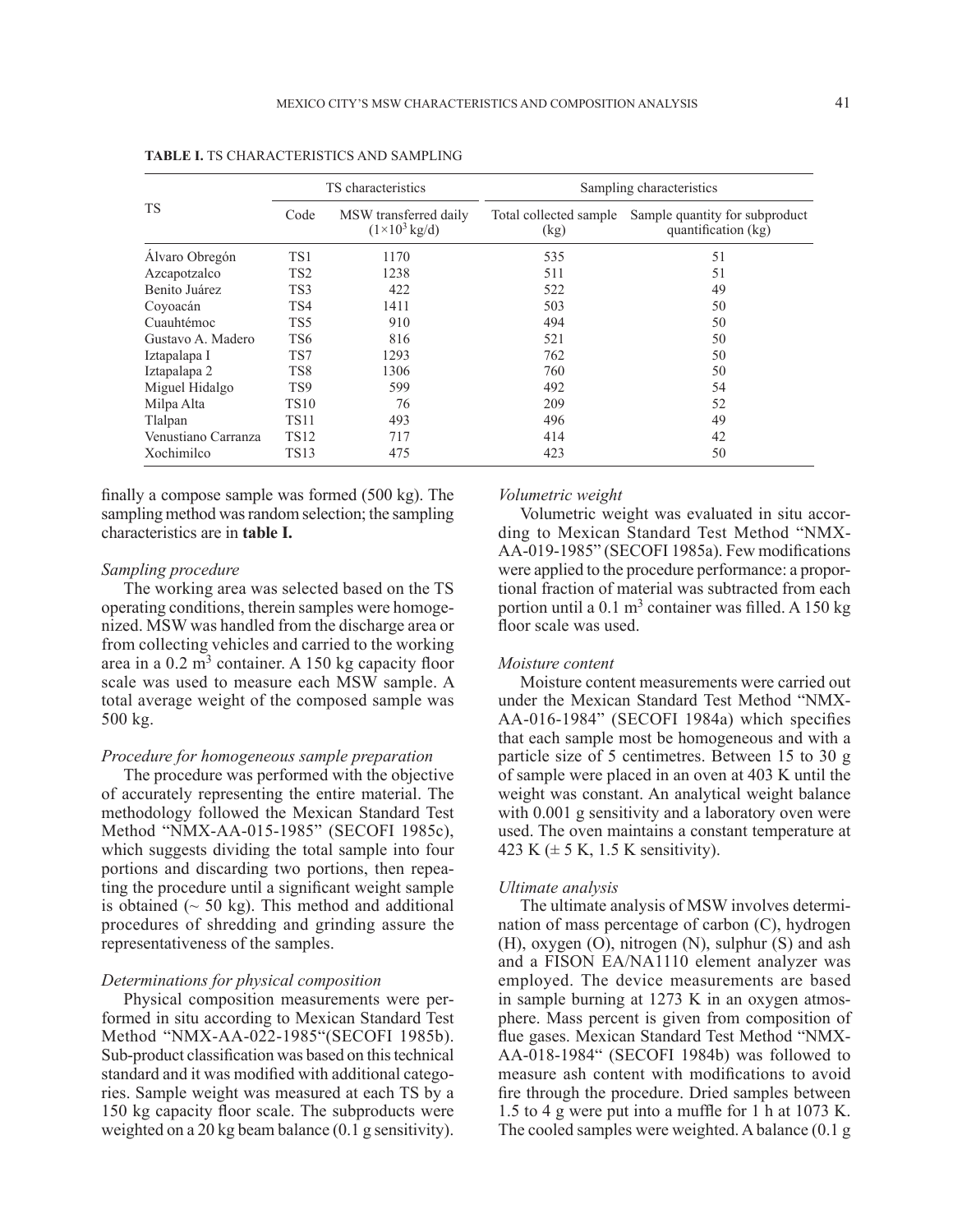sensitivity) and a muffle able to maintain a constant temperature of 1073 K  $(\pm 10 \text{ K})$  were used.

## *Heavy metals detection*

Heavy metals quantification was conducted following EPA Method 3051 (USEPA 2007). The samples were prepared by an acid digestion process. This stage was followed by microwave digestion, on a Milestone microwave model 1200 mega. The samples were diluted to detect the metals. Finally, separate detection of each metal was carried out by specific wavelength using a spectrophotometer; the process was performed in a atomic absorption spectrometer (AAnalyst 700, Perkin Elmer).

For Cu, Zn and Mn determination, the flame technique was employed, consisting in an air-acetylene gas mixture, a burner, an electrodeless discharge lamp  $(EDL)$  and  $HNO<sub>3</sub>$  as solvent. For Pb and Cd determination, by a graphite furnace, argon gas and hallow cathode lamps (HCL) were employed. To quantify Hg, the hydride in cold and hot technique was used, and for As, a flow injection system for atomic spectroscopy (FIAS) was used, both techniques utilized a borohydride solution for hydride generation.

### *Energy content*

To estimate the energy released during a combustion process for each sample, a differential scanning calorimeter (DSC, Model 1) Mettler Toledo® was employed. The samples from each TS were homogenized and grinded to dust. In this experiment 3 to 5 mg samples (wt % dry basis) were placed on a 40 µL aluminium containers, and then heated from 303 K to 773 K at a constant heat rate (3 KJ/min) and a constant oxygen flow. As a result, a thermograph was obtained, where power versus temperature is plotted. The heating value is calculated by heat curve integration. This DSC-1 has a low deviation of reproducibility  $(\leq 5\%)$  if it is compared to a pump calorimeter which is higher than 15 %. It guarantees both a full combustion and a temperature measurement from start to end of the process (Mettler Toledo 2010). This equipment has been used to characterize MSW or MSW thermal reactions (Paul *et al.* 2011 and Rundong *et al.* 2007).

## **RESULTS AND DISCUSSION**

Hereby results for samples composition are reported for each transfer unit and also a weighted average based on the quantity of waste transferred in each station (See **Table A.1**).

### *Physical composition*

As a result, the main composition obtained for the MSW generated in Mexico City is shown in **table II**; the detailed composition is in the Appendix, **table A.I**.

Almost half of the waste materials generated in Mexico City are organic (49.5 %); a portion of them can be treated by biological technologies to produce biogas or by composting. About 13.16 % are plastics with 6.46 % low density polyethylene bags as main component; 5.7 % is paper and 4 % cardboard. Such materials also have recycling potential, along with glass  $(2.65 \%)$ , ferrous metals  $(1.16 \%)$ , and non-ferrous metals (0.13 %). An important amount of sanitary wastes is found (10.77 %). There are hazardous and special wastes in a low proportion that must be removed from the MSW flow.

**TABLE II.** PHYSICAL COMPOSITION OF THE MEXICO CITY MSW (wt %)

| Category              | $\%$ wt |
|-----------------------|---------|
| <b>Plastics</b>       | 13.16   |
| <b>Textiles</b>       | 3.64    |
| Organics              | 49.5    |
| Sanitary waste        | 10.77   |
| Paper                 | 5.89    |
| Cardboard             | 4.03    |
| Construction material | 1.88    |
| Ferrous material      | 1.16    |
| Wood                  | 0.45    |
| Fines                 | 0.8     |
| Aluminium             | 0.29    |
| Glass                 | 2.65    |
| Special waste         | 1.41    |
| Hazardous waste       | 0.18    |
| Other                 | 4.19    |

## *Ultimate analysis*

Results of ultimate analysis are show in **table III**. The main component in the samples was carbon in a range from 50.4 % (TS4) to 75.5 % (TS3). The component with the lowest occurrence was sulphur, which was detected only in TS7 with 0.2 % (wt % dry basis). Weighted average indicates that chemical composition for the Mexico City's MSW is: **C**- 61.2 %, **H**-15.4 %, **N**-2.92 %, **S**-0.02 %, **O**-7.45 % and **Ash**-13.0 %; resulting on a formula for the volatile fraction as follows:

# **C7, 125 H22,066 O938 N309S**

The weighted average content of carbon (61.2 wt % dry basis) is similar to plastics carbon content (wt % dry basis) (Pichtel 2005).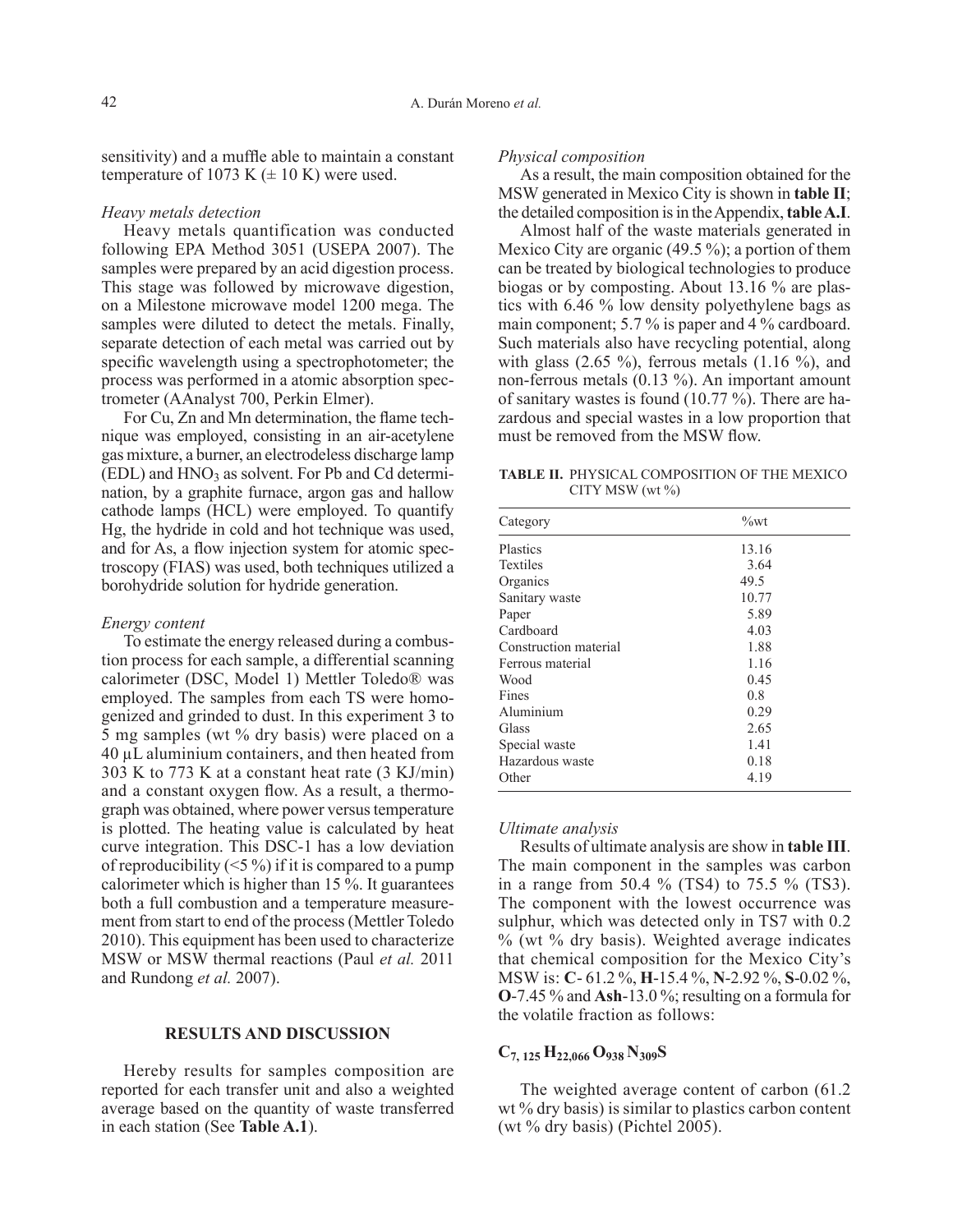|             |      |                 |      |      |                 |      | TS             |      |      |             |             |             |             |      |
|-------------|------|-----------------|------|------|-----------------|------|----------------|------|------|-------------|-------------|-------------|-------------|------|
| Component   | TS1  | TS <sub>2</sub> | TS3  | TS4  | TS <sub>5</sub> | TS6  | TS7            | TS8  | TS9  | <b>TS10</b> | <b>TS11</b> | <b>TS12</b> | <b>TS13</b> | Av.  |
| $\mathbf C$ | 63.3 | 66.2            | 75.5 | 50.4 | 65.9            | 59.9 | 64.3           | 57.9 | 61   | 63.3        | 60.4        | 55.5        | 64.8        | 61.2 |
| H           | 10.9 | 16.6            | 14.9 | 21.1 | 3.8             | 13.9 | 19.7           | 16.9 | 13.9 | 17.5        | 12.6        | 19.2        | 14.9        | 15.4 |
| $\bf{0}$    | 3.5  | 3.2             | 12   | 16   | 18.8            | 9.7  | 0.6            | 0.9  | 7.7  | 2.7         | 13.8        | 11.9        | 6.1         | 7.45 |
| N           | 7.8  | 0.8             | 1.6  | 1.9  | 0.1             | 0.8  | $\overline{4}$ | 6.8  | 2.7  | 1.9         | 1.8         | 0.9         | 0.8         | 2.92 |
| S           | ND.  | ND              | ND.  | ND   | ND.             | ND.  | 0.2            | ND   | ND.  | ND          | ND.         | ND          | ND.         | 0.02 |
| Ash         | 14.5 | 3.1             | 6.8  | 10.6 | 11.5            | 15.8 | 11.1           | 17.5 | 14.7 | 14.7        | 11.4        | 12.6        | 14.5        | 13.0 |

**TABLE III.** ULTIMATE ANALYSIS (wt % DRY)

ND: Non-detected

The Mexico City's MSW ash content value is in the typical range of 10-20 % for wastes (Tchobanoglous 2002).

## *Physical characteristics*

Moisture, organic fraction and ashes content, as well as volumetric weight from Mexico City's MSW are presented in **table V**. The organic fraction of MSW contributes with the highest amount of moisture, as it can be seen in other characterization studies that report values around 65 % of moisture content for the organic fraction (Menkipura *et al.* 2008 and Igonia *et al.* 2007). The organic fraction (49.5 %) in the MSW influences the moisture content (33.7 %).

Volumetric weight is useful in designing management strategies such as transportation; these values depend on the physical composition, moisture content and compaction level. Weighted average for volumetric weight (185.9 kg/m<sup>3</sup>) is above the common range  $(150-180 \text{ kg/m}^3)$  reported for MSW (Pichtel 2005). This difference relies on the influence of organic waste from TS Iztapalapa. It contributes 24 % to the total amount of MSW handled in transfer stations and a high volumetric weight of  $288.0 \text{ kg/m}^3$ . The organic waste contained in this stream is high because its source is the main suppling center of fruits and vegetables in the city. The values obtained were in a range from 145.7 to 288.0 kg/m<sup>3</sup>.

#### *High heating value*

Many variables, such as moisture affect the energy content, Mexico City's MSW average high heating value (HHV) is of 10.9 MJ/kg. Values for each TS are in **table V**. The low heating value (LHV) has been calculated according to equation (1) Pichtel (2005):

$$
LHV = HHV [MJ/kg] - 0.0244(M + 9H)
$$
 (1)

For equation (1) moisture (M) and hydrogen (H) variables represent the percentages of water, and hydrogen on dry basis, respectively. The LHV for the moisture and hydrogen content determined in this research  $(33.7 \text{ %}, \text{ and } 15.4 \text{ %}, \text{ respectively})$  is 6.7 MJ/kg.

#### *Heavy metals content*

Regarding heavy metals, they are present in small amounts in Mexico City's MSW as shown in **table VI**. These elements are present as a result of batteries, consumer electronics, ceramics, light bulbs and paint chips, among others. The metals As, Cu, Cr, Hg, Pb, Zn and Mn are harmful to human and animal health at certain concentrations and therefore should receive close monitoring. For instance, in MSW thermal treatment, heavy metals are monitored in ashes (Shi *et al.* 2008).

**TABLE IV.** ULTIMATE ANALYSIS FOR DIFFERENT MATERIALS (wt% DRY BASIS)

| Component | Mexico City's<br><b>MSW</b> | Plastics <sup>1</sup> | Coal $2$ | Waste<br>Polyethylene <sup>3</sup> | Refuse derived<br>fuel <sup>4</sup> |
|-----------|-----------------------------|-----------------------|----------|------------------------------------|-------------------------------------|
| C         | 61.16                       | 60.0                  | 78.2     | 85.81                              | 44.0                                |
| H         | 15.41                       | 7.2                   | 4.93     | 13.86                              | 5.7                                 |
| $\Omega$  | 7.45                        | 22.8                  | 13.3     | $\Omega$                           | 47.2                                |
| N         | 2.92                        | NR.                   | 1.45     | 0.12                               | 1.4                                 |
| S         | 0.02                        | NR.                   | 1.69     | 0.06                               | 0.7                                 |
| Ash       | 13.04                       | 10.0                  | 8.5      | 0.15                               |                                     |

Source: 1Pichtel 2005; 2Ptasinski, Prinsa y Pierik 2007; 3He *et al.* 2009 and 4Higman. 2003 NR: Non- reported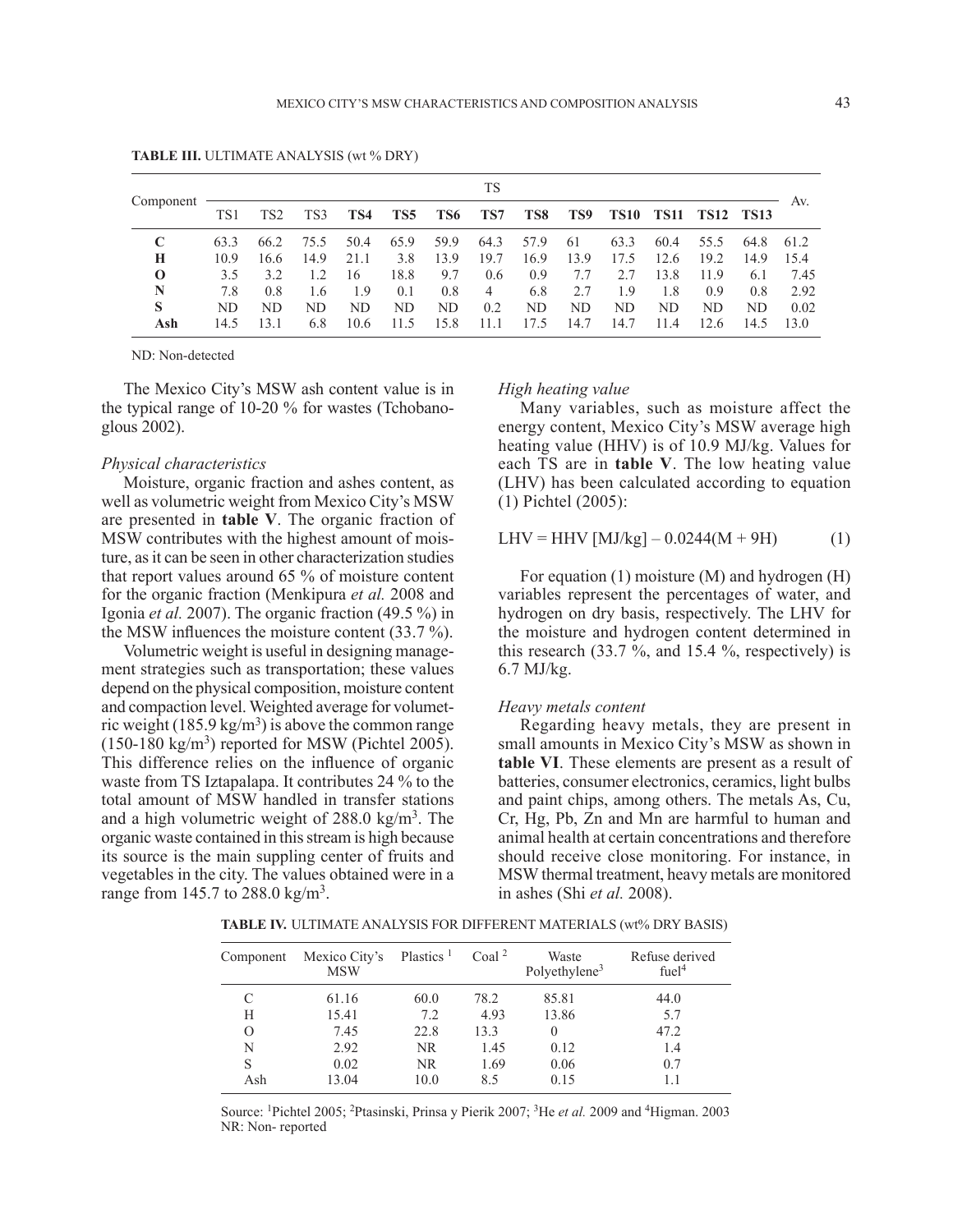|                                     | TS1  | TS <sub>2</sub> | TS3  | TS4  | TS5  | TS6     | TS7      | TS8                                                                                 | TS9  | TS10 |      | TS11 TS12 TS13 |      | Av   |
|-------------------------------------|------|-----------------|------|------|------|---------|----------|-------------------------------------------------------------------------------------|------|------|------|----------------|------|------|
| Moisture $(\% )$                    | 49.8 | 27.5            | 14.6 | 39.5 | 36.4 | 39.6    |          | 36.6 24.8                                                                           | 20.7 | 36.9 | 31.8 | 27.1           | 30.8 | 33.7 |
| Organics $(\% )$                    | 419  | 45 1            | 42.0 | 48.5 | 46.6 | $-45.7$ | 62.7     | 63.8                                                                                | 50.2 | 35.4 | 39.9 | 47.0           | 41.6 | 49.5 |
| Volumetric<br>weight $kg/m3$        |      |                 |      |      |      |         |          | 145.7 146.1 182.4 152.4 147.7 166.9 232.3 288.0 200.3 160.0 192.9 201.4 145.7 185.9 |      |      |      |                |      |      |
| Energy content<br>$(HHV)$ $[MJ/kg]$ | 10.3 | 11.1            | 12.2 | 10.7 | 10.0 |         | 9.7 10.7 | 11.4                                                                                | 14.0 | 9.5  | 11.5 | 97             | 12.0 | 10.9 |

**TABLE V.** CHARACTERISTICS OF MEXICO CITY'S MSW

Comparing values for heavy metals content in ashes from an incineration process in China reported by Shi *et al.* (2008) it can be stated that values for As, Cu (except TS8 sample), Cr, Mn (except TS8 sample), Pb and Zn contents are below values reported in any stage of the process measurements (fly ash from boiler, bottom ash and fly ash from bag filter).

TABLE VI. HEAVY METALS CONTENT [mg/kg<sub>MSW</sub>]

| <b>TS</b>       | As   | Cu     | Cr     | Ηg   | Mn      | Pb     | Zn     |
|-----------------|------|--------|--------|------|---------|--------|--------|
| TS1             | 0.35 | 15.06  | 39.86  | 0.84 | 42.93   | 86.88  | 117.61 |
| TS <sub>2</sub> | 0.00 | 30.75  | 99.31  | 0.92 | 57.32   | 171.48 | 156.30 |
| TS3             | 1.01 | 38.05  | 60.95  | 0.84 | 41.65   | 82.98  | 86.33  |
| TS4             | 0.18 | 15.04  | 144.87 | 0.69 | 100.36  | 28.66  | 94.47  |
| TS <sub>5</sub> | 0.27 | 38.04  | 16.95  | 2.11 | 50.39   | 35.65  | 506.74 |
| TS6             | 0.40 | 27.58  | 17.49  | 0.92 | 54.14   | 28.13  | 14.08  |
| TS7             | 0.40 | 27.60  | 12.66  | 0.92 | 160.14  | 147.96 | 288.62 |
| TS <sub>8</sub> | 0.61 | 422.00 | 56.56  | 2.41 | 3299.51 | 124.98 | 539.15 |
| TS <sub>9</sub> | 0.13 | 15.04  | 47.42  | 1.51 | 40.36   | 37.72  | 435.84 |
| <b>TS10</b>     | 0.74 | 24.45  | 89.84  | 3.08 | 100.42  | 26.69  | 76.39  |
| <b>TS11</b>     | 0.92 | 26.07  | 56.45  | 1.46 | 27.83   | 132.82 | 291.45 |
| <b>TS12</b>     | 0.18 | 18.19  | 14.06  | 0.84 | 52.90   | 26.07  | 241.78 |
| <b>TS13</b>     | 0.40 | 30.72  | 49.25  | 1.29 | 47.88   | 43.37  | 109.21 |
| Av.             | 0.35 | 72.13  | 56.40  | 1.24 | 456.86  | 85.00  | 245.87 |

## **CONCLUSIONS**

Characterization was realized for samples collected from a campaign considering the 13 TS located in Mexico City. Average values are weighted, according to the quantity of MSW transferred in each station. The organic fraction is the most abundant (49.5 %). The recyclable material composed by cardboard, paper and plastics has an average value of 24 %. The general formula for Mexico City's MSW resulted on **C7,125 H22,066 O938 N309S**, (wt % dry basis), average content of moisture of 33.7 % and an ash content of 13 %. The MSW management includes several strategies such as minimization in source, recycling, reuse, thermal treatment, final disposition among others. Results of this study can be considered to evaluate strategies. The energy content (HHV) obtained for

Mexico City' MSW is 10.9 MJ/kg. This value is expected to increase in the near future as soon as the separated collection is achieved.

## **ACKNOWLEDGEMENTS**

This work was supported by the Mexico City Government and the Mexican Science and Technology National Council (CONACyT) through the project CONACyT-GDF DF-2008-C01-94261.

Special thanks to our staff: N. Cabrera Delgado, J. T. Espinoza Sandoval , I. E. García Lizalde, S. Mayorga Castillo, S. Palacios González, J. J. Rodríguez Escobar and L. Romano Pardo for their technical support for the MSW sampling campaign; and to Ph. D. E. Rincon A. for providing assistance.

## **REFERENCES**

- ASTM (2008). ASTM D5231 92 Standard Test Method for Determination of the Composition of Unprocessed Municipal Solid Wastes. American Society for Testing and Materials.
- Castells X. (2005). *Tratamiento y valorización energética de residuos*. Ediciones Díaz de Santos, España,1228 pp.
- CONAPO (2009). Población a mitad de año según tamaño de la localidad por Entidad Federativa, 2005-2030 (en línea). Consejo Nacional de Población, México. www. conapo.gob.mx/00cifras/proy/localidad.xl 16/03/10.
- DGSU (2009). Recolección, Transferencia, Selección y Disposición Final (en línea). Dirección General de Servicios Urbanos, Gobierno del Distrito Federal, México. http://www.obras.df.gob.mx/?page\_id=85 01/07/10.
- GDF (2008). Inventario de Residuos Sólidos Urbanos del Distrito Federal. Secretaría del Medio Ambiente del Gobierno del Distrito Federal. Inventario. Ciudad de México, 49 pp.
- GDF (2010). Programa de Manejo Integral de Residuos Sólidos del Distrito Federal. Gobierno del Distrito Federal. Programa. Ciudad de México, 69 pp.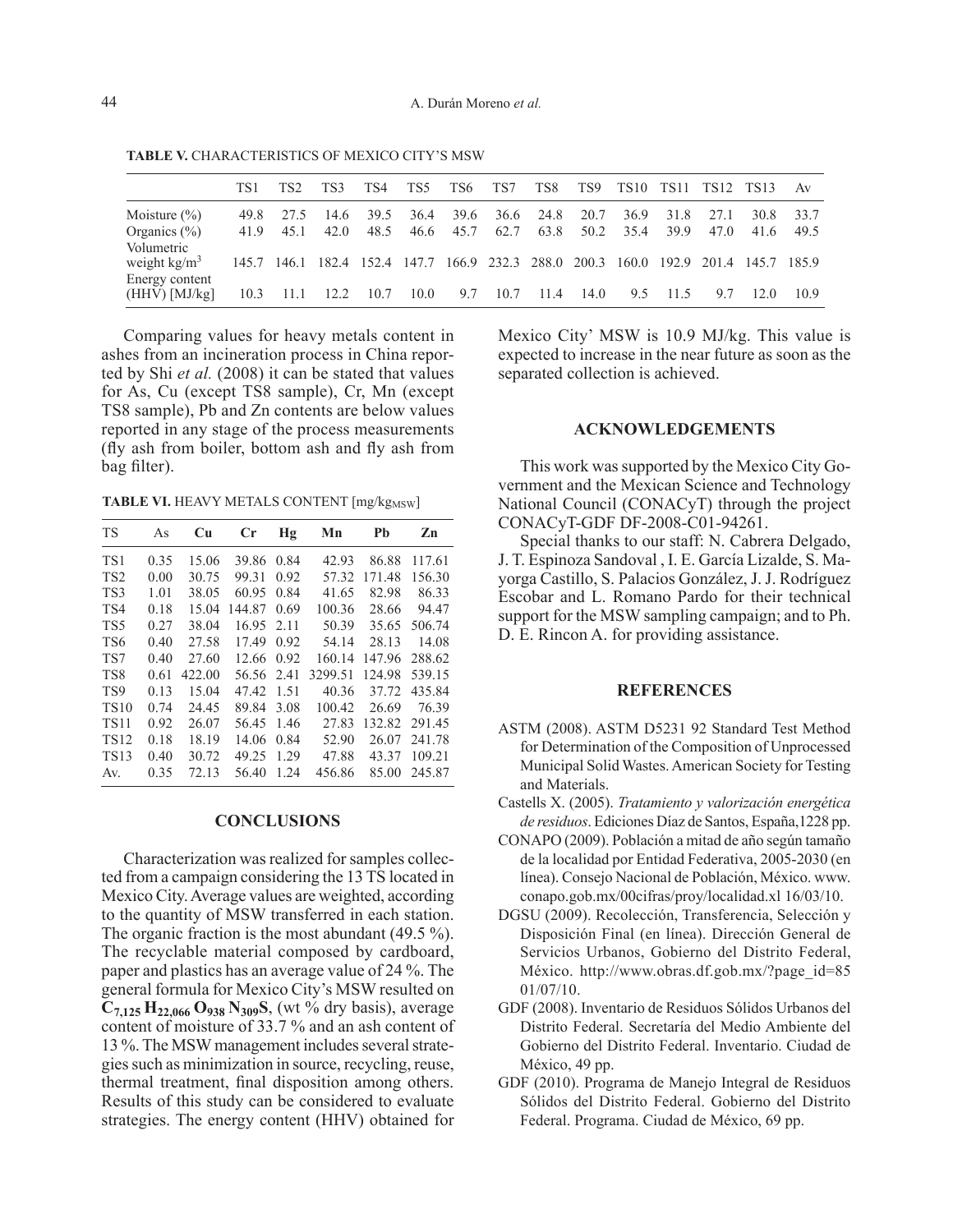- Göransson K., Söderlind U., He J. and Zhang W. (2011). Review of syngas production via biomass DFBGs. Renew. Sus. Energ. Rev.15, 482-492.
- He M., Xiao B., Hu Z., Liu S., Guo X. and Luo S. (2009). Syngas production from catalytic gasification next term of waste polyethylene: Influence of temperature on gas yield and composition. Int. J. Hydrogen Energ. 34, 1342-1348.
- Highman C. (2003). *Gasification*. Elsevier Science, USA, 391 pp.
- Igonia A.H., Ayotamunoa M.J., Ogajib S.O.T. and Probertb S.D. (2007). Municipal solid-waste in Port Harcourt. Nigeria. Appl. Ener. 84, 664-670.
- INEGI (2005). II Count of Population and Housing (en línea). http://www.inegi.gob.mx/est/contenidos/espanol/ rutinas/ept.asp?t=mpob93&c=3839&e=08 01/07/11.
- JICA (1999). Solid Waste Management Study for Mexico City. Japan International Cooperation Agency, Technical Report, Mexico City,131 pp.
- Menkipura S.M.N. and Basnayake B.F.A. (2008).New applications of 'Hess Law' and comparisons with models for determining calorific values of municipal solid wastes in the Sri Lankan context. Renewable Energ. 34, 1587-1594.
- Mettler Toledo (2010). Differential Scanning Calorimetry. Technical Report, Switzerland, 14 pp.
- Paul J., Tretsiakova-McNally S. and Mckenna S (2011). Characterization of cellulosic wastes and gasification products from chicken farms. Waste Manage. doi:10.1016/j.wasman.2011.09.024
- Pichtel J. (2005). *Waste Management Practices: Municipal, hazardous and industrial*. Taylor & Francis. Florida, USA. 659 pp.
- Ptasinski K. J., Prinsa M. J. and Pierik A. (2007). Exergetic evaluation of biomass gasification. Energy 32, 568-574.
- Rundong L., Wang L., Yang T. and Bernhard R.(2007). Investigation of MSW fly ash melting characteristic by DSC-DTA. Waste Manage. 27, 1383-1392.
- SECOFI (1984a). Norma Mexicana NMX-AA-016-1984. Protección al ambiente - Contaminación del Suelo – Residuos Sólidos Municipales - Determinación de Humedad. Secretaría de Comercio y Fomento Industrial. 10 de diciembre de 1984.
- SECOFI (1984b). Norma Mexicana NMX-AA-018-1984. Protección al ambiente - contaminación de suelo - Residuos Sólidos Municipales - Determinación de Cenizas. Secretaría de Comercio y Fomento Industrial. 10 de diciembre de 1984.
- SECOFI (1985a). Norma Mexicana NMX-AA-019-1985. Protección al Ambiente -Contaminación del Suelo - Residuos Sólidos Municipales - Peso Volumétrico "In Situ". Secretaría de Comercio y Fomento Industrial. Diario Oficial de la Federación. 18 de marzo de 1985.
- SECOFI (1985b). Norma Mexicana NMX-AA-022-1985. Protección al Ambiente - Contaminación al suelo - -Residuos Sólidos Municipales - Selección y Cuantificación de Subproducos. Secretaría de Comercio y Fomento Industrial. Diario Oficial de la Federación. 18 de marzo de 1985.
- SECOFI (1985c). Norma Mexicana NMX-AA-015-1985. Protección al Ambiente Contaminación del suelo – Residuos Sólidos Municipales - Muestreo – Método de Cuarteo - Secretaría de Comercio y Fomento Industrial. Diario Oficial de La Federación.15 de agosto de 2003.
- Shi D., Wu W., Lu S., Chen T., Huang H., Chen Y. and Yan J. (2008). Effect of MSW source-classified collection on the emission of PCDDs/Fs and heavy metals from incineration in China. J. Hazard. Mater. 153, 685-694.
- Tchobanoglous G. (2002). *Handbook of solid waste management*. McGraw- Hill. New York, USA. 950 pp.
- USEPA (2007). Method 3051. Microwave assisted acid digestion of sediments, sludges, soils and oils.United States Environmental Protection Agency. USA. 30 pp.
- World Bank (2008). Technical presentation "Municipal Solid Waste Treatment Technologies and Carbon Finance". Carbon Finance Unit.